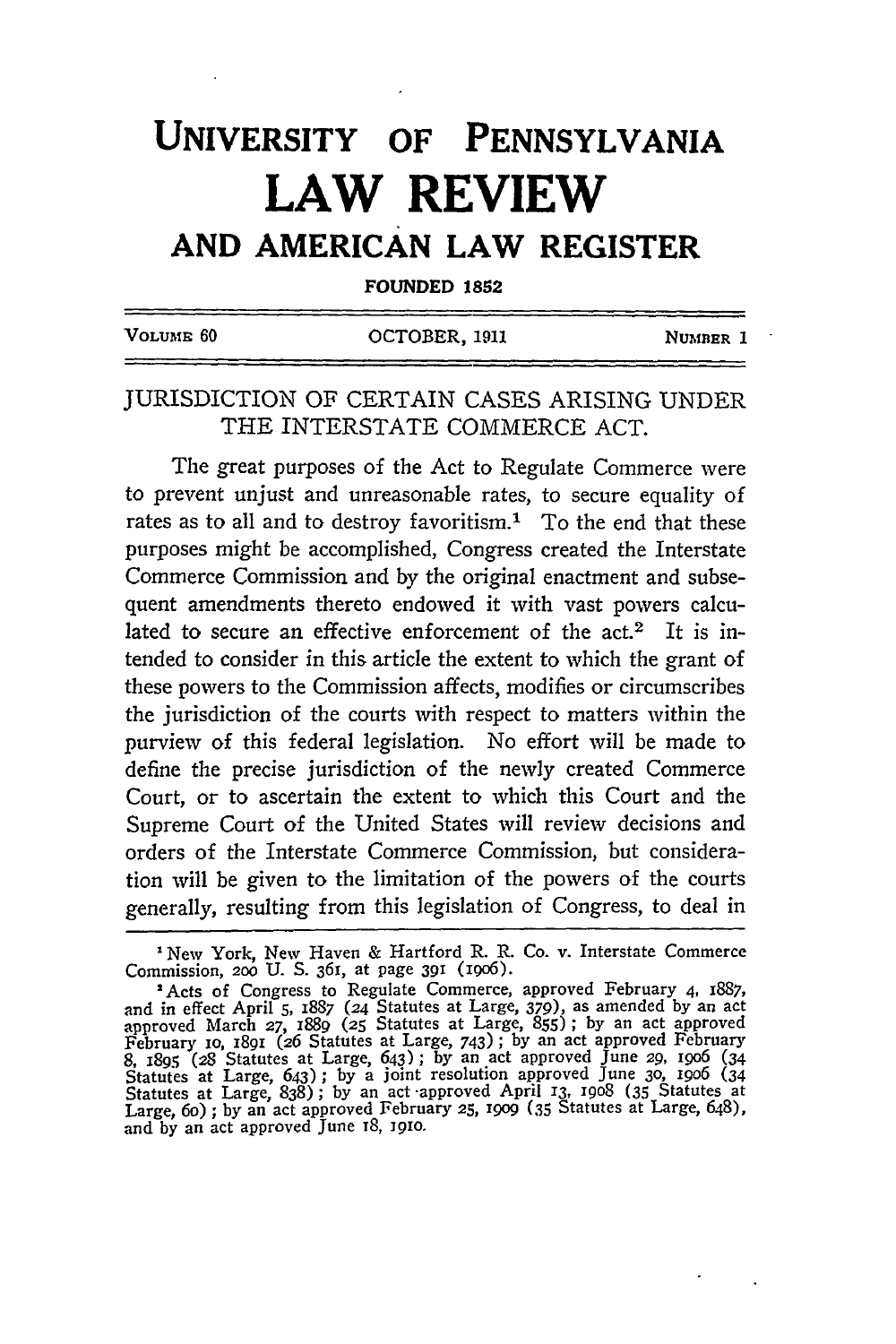the first instance with certain issues or to entertain certain causes.

With reference to this question the first decision in point cf importance is Texas and Pacific Railway Company v. Abilene Cotton Oil Company.<sup>3</sup> This decision, commonly known as the Abilene Oil Case, stands at the head of the decisions dealing with the various phases of this question and furnishes the basis upon which the subsequent cases rest. In this case "the oil company, the defendant in error, sued to recover \$1,951.83. It was alleged that on shipments of carloads of cottonseed made in September and October, 1901, over the line of the defendant's road from various points in Louisiana east of Alexandria, in that state, to Abilene, Texas, the carrier had exacted, over the protest of the oil company, on the delivery of the cottonseed, the payment of an unjust and unreasonable rate, which exceeded in the aggregate, by the sum sued for, a just and reasonable charge." 4

The trial court made findings of specific facts from which it deduced the following conclusions:

"Ist. The facts so found show that this was an interstate

shipment. "2nd. The facts so found show that the defendant complied with the interstate commerce law, and said. rates and classifications were' thereby properly established and in force, except that the rate charged on cottonseed in carload lots was unreasonable and excessive.

"3rd. I find that the rate charged **by** the defendant was that established under the interstate commerce law." 5

Judgment was entered for the Railway Company, and from this judgment the Oil Company appealed to the Court of Civil Appeals. This court took the view that there was. only one question for decision, viz., " **. . .** whether, consistently with the act to regulate commerce, there was power in the court to grant relief upon the finding that the rate charged for an interstate shipment was unreasonable, although such rate was the one

<sup>8204</sup> **U.** S. 426 **(19o7).**

<sup>4</sup>**204 U. S.,** at page 430.

**<sup>5 204</sup> U. S.,** at page **432.**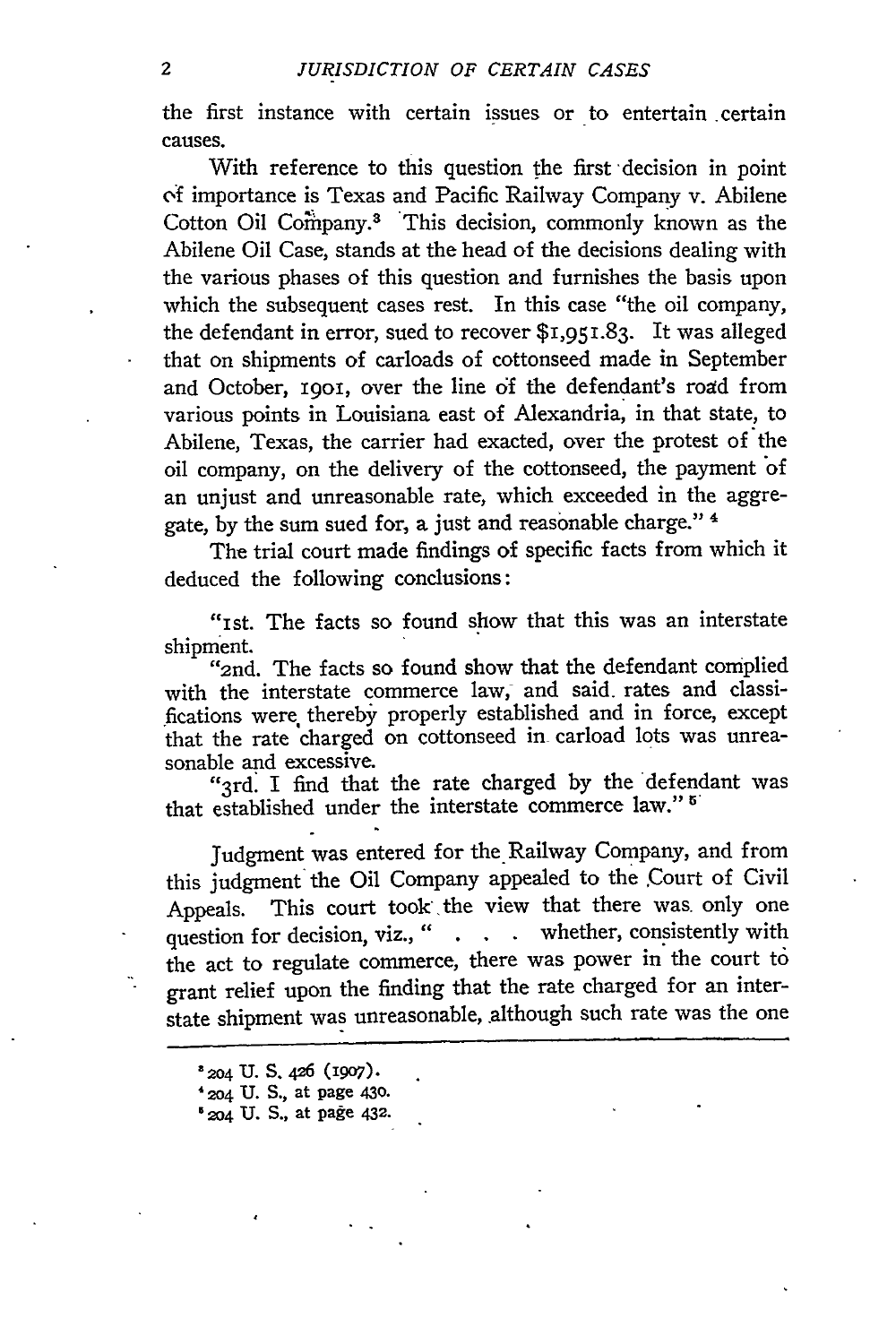fixed by the duly published and filed rate sheet, and when the rate had not been found to be unreasonable by the Interstate Commerce Commission." **6**

With respect to the unreasonableness of the rate the Court of Civil Appeals said:

"So that *[i.* e., since the rate had been found unreasonable by the court below] we are relieved from a consideration of the difficulties discussed in some of the cases in ascertaining the fact, and therefore now have squarely before us the questions whether in a state court a shipper in cases of interstate carriage can, by the principles of common law, be accorded relief from unjust and unreasonable freight rates exacted from him, or shall relief in such cases be denied merely because such unreasonable rate has been filed and promulgated by the carrier under the Interstate Commerce Act?" **<sup>7</sup>**

Answering this question the Court of Civil Appeals unanimously held that there was jurisdiction to grant the relief asked, and entered judgment in favor of the Oil Company upon the findings of fact made by the trial court.

A writ of error was thereupon taken by the Railway Company to the Supreme Court of the United States, where the judgment of the Court of Civil Appeals of Texas was reversed, the Supreme Court holding that, " **.** a shipper seeking reparation predicated upon the unreasonableness of the established rate must, under the act to regulate commerce, primarily invoke redress through the Interstate Commerce Commission, which body alone is vested with power originally to entertain proceedings for the alteration of an established schedule, because the rates fixed therein are unreasonable." **<sup>8</sup>**

From this principle it follows that the courts, whether state or federal, are without power to assume cognizance in the first instance of an action brought to recover because of the exaction of unreasonable freight charges on interstate shipments when such charges are in accord with the tariffs of the carriers duly

*<sup>204</sup>* **U. S., at** page 432.

**<sup>1</sup>85 S.** W. **i052,** at page **I053.**

<sup>&#</sup>x27;2o4 U. **S.,** at page 448.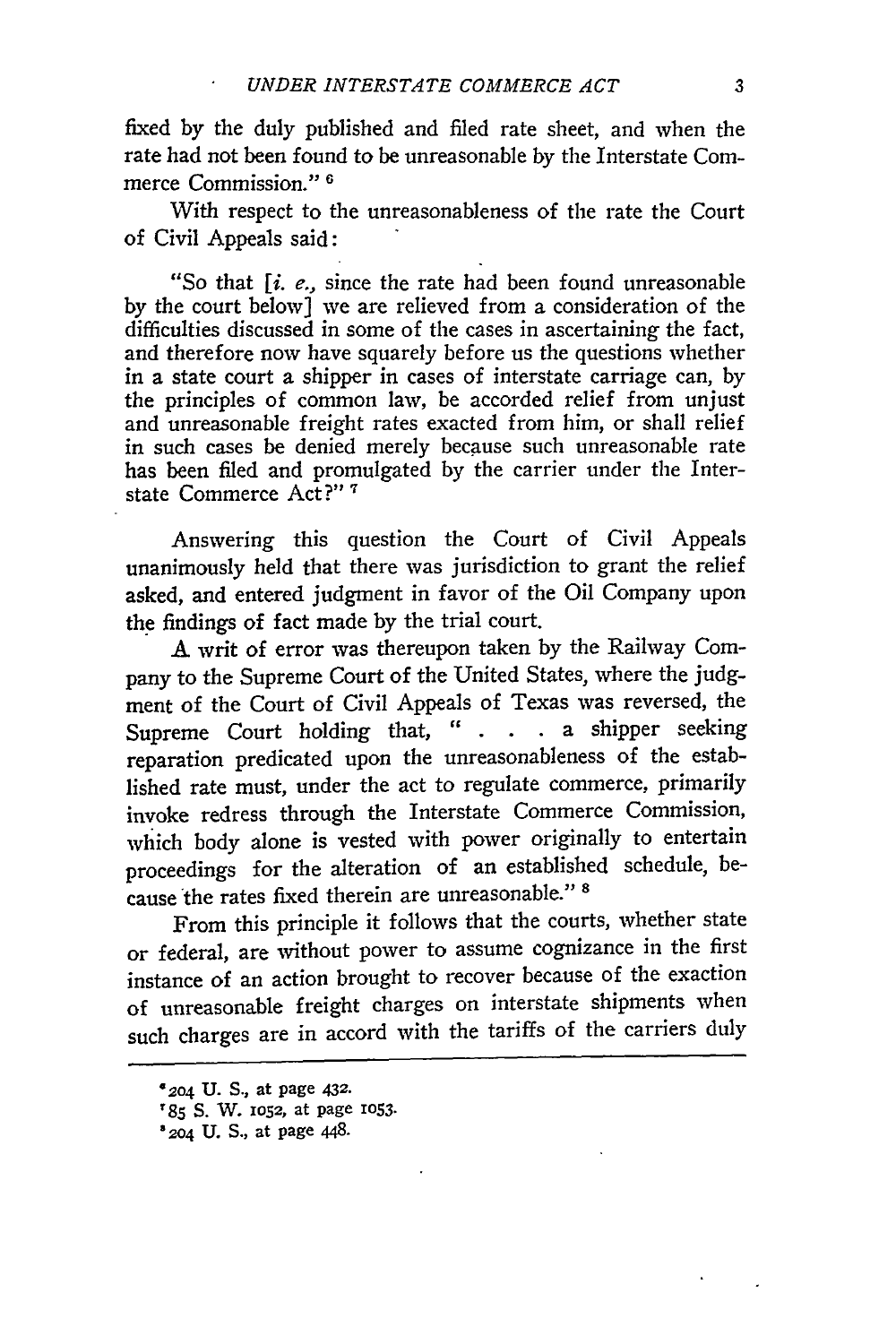published and on file with the Interstate Commerce Commission.

It is not proposed to discuss at length the course of reasoning **by** which the Supreme Court arrived at this conclusion, nor to consider the justification for the apparent disregard of the provisions of Sections 9 and 22 of the Interstate Commerce Act, which is necessitated thereby. It will be sufficient for the purposes of this article to quote the following passage from the opinion of the Court, an opinion delivered **by** the present Chief Justice, then Mr. Justice White:

"When the general scope of the act is enlightened **by** the considerations just stated it becomes manifest that there is not only a relation, but an indissoluble unity between the provision for the establishment and maintenance of rates until corrected in accordance with the statute and the prohibitions against preferences and discrimination. This follows, because unless the requirement of a uniform standard of rates be -complied with it would result that violations of the statute as to preferences and discrimination would inevitably follow. This is clearly so, for if it be that the standard of rates fixed in the mode provided **by** the statute could be treated on the complaint of a shipper **by** a court and jury as unreasonable, without reference to prior action **by** the Commission, finding the established rate was unreasonable and ordering the carrier to desist in the future from violating the act, it would come to pass that a shipper might obtain relief upon the basis that the established rate was unreasonable, in the opinion of a court and jury, and thus such shipper would receive preference or discrimination not enjoyed **by** those agaifist whom the schedule of rates was continued to be enforced. This can only be met **by** the suggestion that the judgment of a court, when based upon a complaint made by a shipper without previous action by the Commission, would give rise to a change of the schedule rate and thus cause the new rate resulting from the action of the court to be applicable in future as to all. This suggestion, however, is manifestly This suggestion, however, is manifestly without merit, and only serves to illustrate the absolute destruction of the act and the remedial provisions which it created which would arise from a recognition of the right asserted. For if, without previous action by the Commission, power might be exerted by courts and juries generally to determine the reasonableness of an established rate, it would follow that unless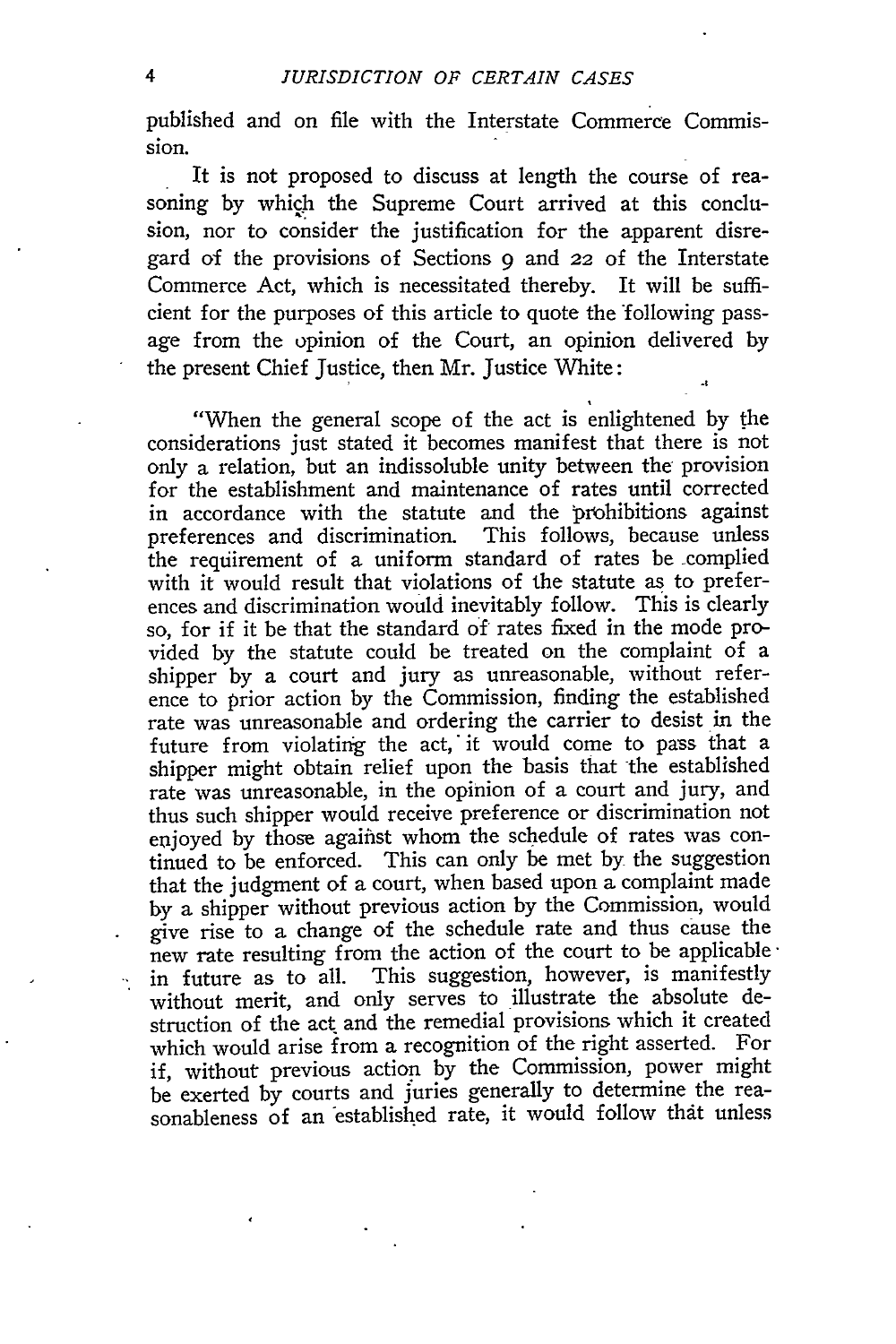all courts reached an identical conclusion a uniform standard of rates in the future would be impossible, as the standard would fluctuate and vary, dependent upon the divergent conclusions reached as to reasonableness by the various courts called upon to consider the subject as an original question. Indeed the recognition of such a right is wholly inconsistent with the administrative power conferred upon the Commission and with the duty, which the statute casts upon that body, of seeing to it that the statutory requirement as to uniformity and equality of rates is observed. Equally obvious is it that the existence of such a power in the courts, independent of prior action by the Commission, would lead to favoritism, to the enforcement of one rate in one jurisdiction and a different one in another, would destroy the prohibitions against preferences and discrimination, and afford, moreover, a ready means by which, through collusive proceedings, the wrongs which the statute was intended to remedy could be successfully inflicted. Indeed no reason can be perceived for the enactment of the provisions endowing the administrative tribunal, which the act created, with power, on due proof, not only to award reparation to a particular shipper, but to command the carrier to desist from violation of the act in the future, thus compelling the alteration of the old or the filing of a new schedule, conformably to the action of the Commission, if the power was left in courts to grant relief on complaint of any shipper, upon the theory that the established rate could be disregarded and be treated as unreasonable, without reference to previous action by the Commission in the premises. This must be because, if the power existed in both courts and the Commission to originally hear complaints on this subject, there might be a divergence between the action of the Commission and the decision of a court. In other words, the established schedule might be found reasonable by the Commission in the first instance and unreasonable by a court acting originally, and thus a conflict would arise which would render the enforcement of the act impossible." **9**

It follows, therefore, that no action can be maintained in the courts because of the exaction of alleged unreasonable freight charges on interstate shipments. if the charges actually made are prescribed by, and in accordance with, tariffs duly published and on file with the Interstate Commerce Commission. The only

'204 **U.** S., at page 439.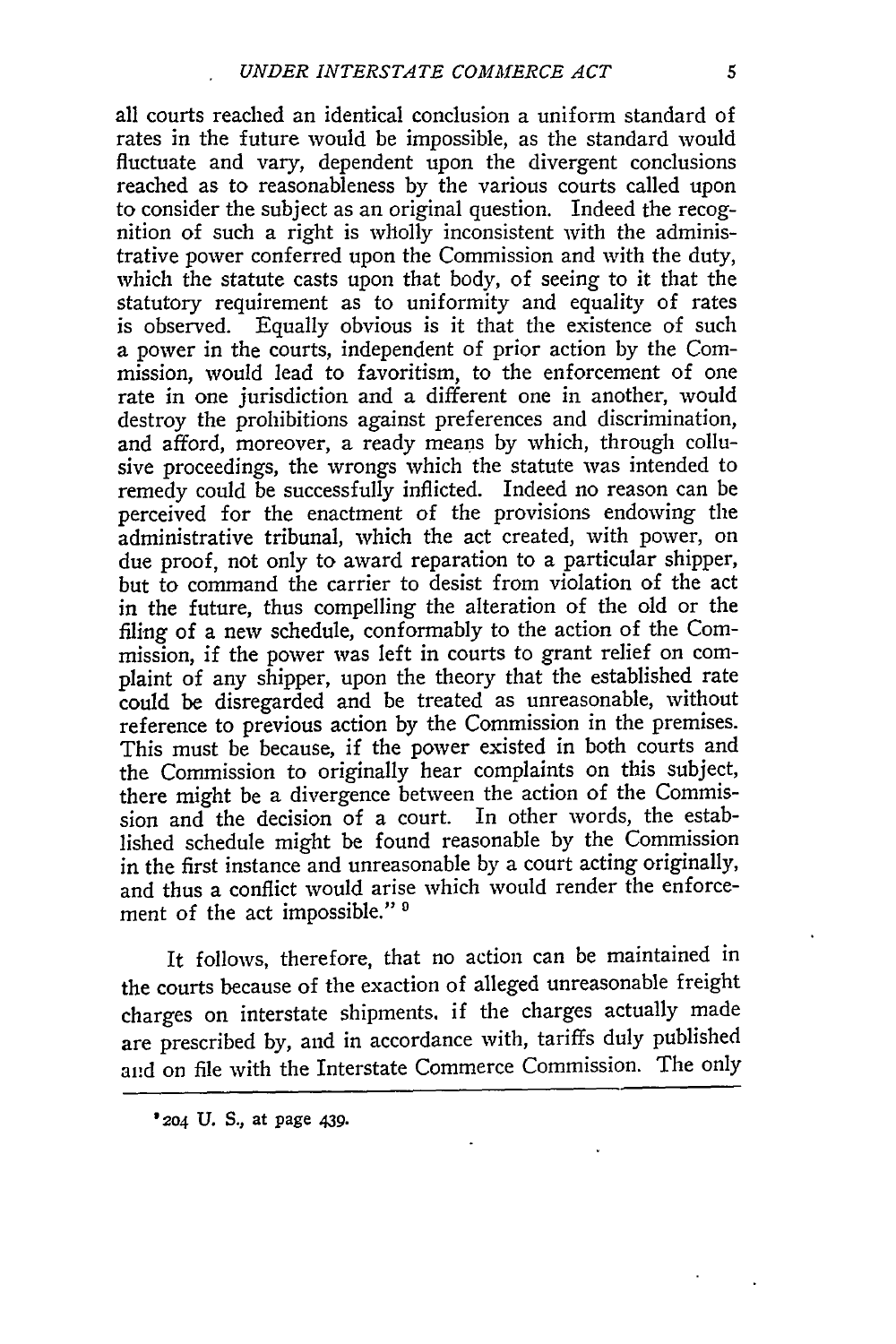## *JURISDICTION OF CERTAIN CASES*

course of action available to the shipper asserting, under such circumstances, the exaction of unreasonable charges is a proceeding before the Commission for the determination of the unreasonableness of the charges in question and for the award of reparation in the. event that the charges collected are found to have been unreasonable. In short, the Commission has exclusive jurisdiction of cases of this class.<sup>10</sup>

"When the act to regulate commerce was enacted there was contrariety of opinion whether, when a rate charged by a carrier was in and of itself unreasonable, the person from whom such a charge was exacted had at common law an action against the carrier because of damage asserted to have been suffered by a discrimination against such person or a preference given by the carrier to another. Parsons v. Chicago & Northwestern Ry., 167 U. S., 447, 455; Interstate Commerce Commission v. Baltimore & Ohio R. R., 145 U. S., 263, **275." 11-**

No attempt will be made in this article to solve this interesting question, or the collateral question of the right to recover at common law because of the exaction by common carriers of rates unreasonable per **se,** or to discuss the bearing of these questions on the constitutionality of"the Interstate Commerce Act, further than to point out that if, prior to the passage of this Act, shippers could maintain in the courts actions at law based upon' the exaction of unreasonable freight charges on interstate shipments, they are now precluded by this legislation from having submitted to a jury the vital issue in such controversies, and, furthermore, have not as yet discovered any form of redress in the event of a finding by the Interstate Commerce Commission adverse to their claims.<sup>12</sup>

But whatever other conclusions may properly be predicated upon this fact, it is manifest that the jurisdiction of the courts

**n2o4** U. S., at page 439.

' See, however, note **35,** *infra.*

<sup>&</sup>lt;sup>19</sup> This is believed to be a correct statement of the law, though it may be argued that the courts still have *jurisdiction* of these cases, but are bound to assume that the published charges are just and reasonable in the absence of any finding to the contrary- **by** the Commission. For practical purposes there is but little to choose between the two modes of stating the situation, though<br>the theory which underlies the latter form of the proposition is possibly<br>more consistent with the constitutionality of the Interstate Commerce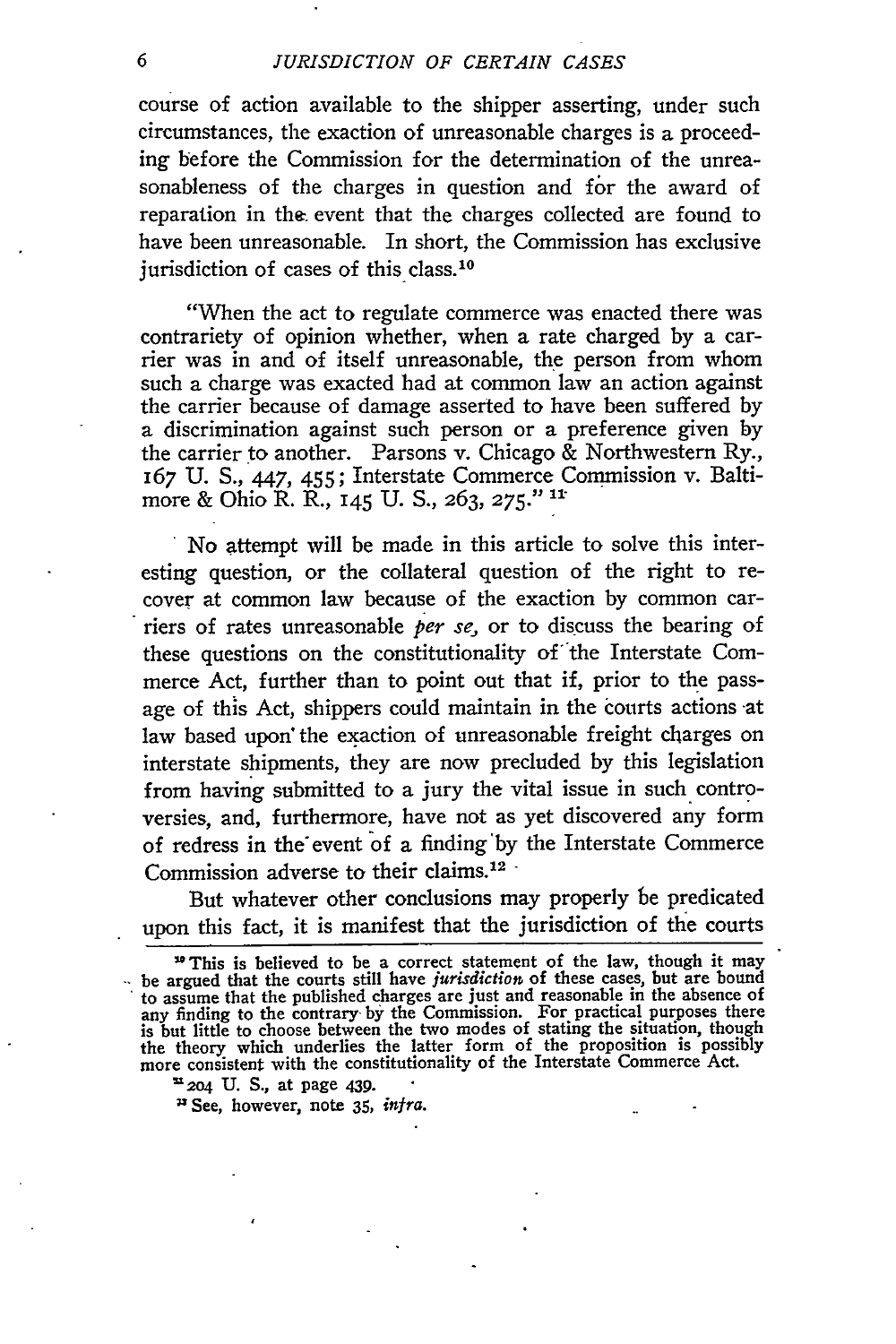in the premises has been definitely circumscribed **by** the Interstate Commerce Act, and that resort to the Commission is the remedy which shippers must adopt if they desire to recover because of the exaction of unreasonable freight charges. In brief, an interstate freight rate prescribed in a tariff on file with the Interstate Commerce Commission 13 is as little open to question in an action at law as though it were prescribed by an Act of Congress.<sup>14</sup>

Whether the same rule should prevail in equity is a question which has not as yet been definitely decided **by** the Supreme Court of the United States,<sup>15</sup> though it has been presented in a

particular rate had been established by a special act of Congress. When reg-<br>planty oublished, it is no longer the rate imposed by the carrier, but the rate imposed **ky the** law."

imposed by the law."<br>
See also Texas & Pacific Ry. Co. v. Mugg, 202 U. S. 242 (1906), where<br>
the Supreme Court of the United States holds that a mis-quotation of an interestate rate duly published and filed with the Commission, furnishes no sufficient ground for exemption from liability to pay **the** tariff rate, and no basis for a suit **to** recover damages resulting from reliance and action upon

such a mis-quotation.<br> *Cf.* Melody v. Great Northern Ry. Co. (S. Ct. of South Dakota), 127<br> *N. W. 542 (1910).* 

See also the followin\$% cases in which the principle of the Abilene Oil Case is applied: Clement v. L. & N. R. R. Co., **153** Fed. *979* **(1907);** American Union Coal Co. v. Pennsylvania R. R. Co, *I59* Fed. 278 (19o8); Howard Supply Co. v. **C.** & **0.** Ry. Co., *162* Fed. I88 (i9o8); Erie R. R. Co. v. Wanaque Lumber Co., 75 **N. J.** Law, **878** (19o8); Dickerson v. L. & **N.** R. R. Co., 187 Fed. 874 (1910); B. & O. R. R. Co. v. La Due, 112 N. Y. Supp. 964 (1908); Atchison, Topeka, etc., Ry. v. Superior Refining Co., 83 Kans. 732 (1911); Robinson v. B. & O. R. R., 64 W. Va. 406 (1908).

In Hite v. C. R. R. of N. J., 171 Fed. 370 (1909), the United States<br>Circuit Court of Appeals for the Third Circuit affirms the opinion of the Circuit Court expressed in C. R. R. of N. J. v. Hite, 166 Fed. 976 (1909), to the effect that the courts may *construe* the carriers' tariffs, but the decision of the lower court is reversed on other grounds.<br>"The Supreme

(1907)—decisions below reported in 123 Fed. 789 (1903); 138 Fed. 753 (1905)<br>—has been frequently referred to in this connection, but this decision must<br>be interpreted in the light of what the present Chief Justice, then Mr White, said in the susequent case of Baltimore & Ohio R. R. Co. v. **U. S., 2Is U. S. 481,** at page **500:** "Nor is there anything in the contention that the decision in Southern

Ry. Co. v. Tift, 2o6 U. **S.** 428, qualifies the ruling in the Abilene Case, and is an authority supporting the right to resort to the courts in advance of action by the Commission for relief against unreasonable rates or unjust dis-

<sup>&</sup>lt;sup>13</sup> The publication is not essential to the validity of a rate; Texas and Pacific Ry. Co. v. Cisco Oil Mill, **2o4 U. S. 449** *(1907).* "In this connection reference may be made to the interesting and sug-

gestive statement of Mr. Commissioner Harlan in Poor Grain Company v.<br>C. B. & Q. Ry. Co., 12 I. C. C. 418 (1907).<br>"When once lawfully published, a rate, so long as it remains uncanceled,<br>is as fixed and unalterable, either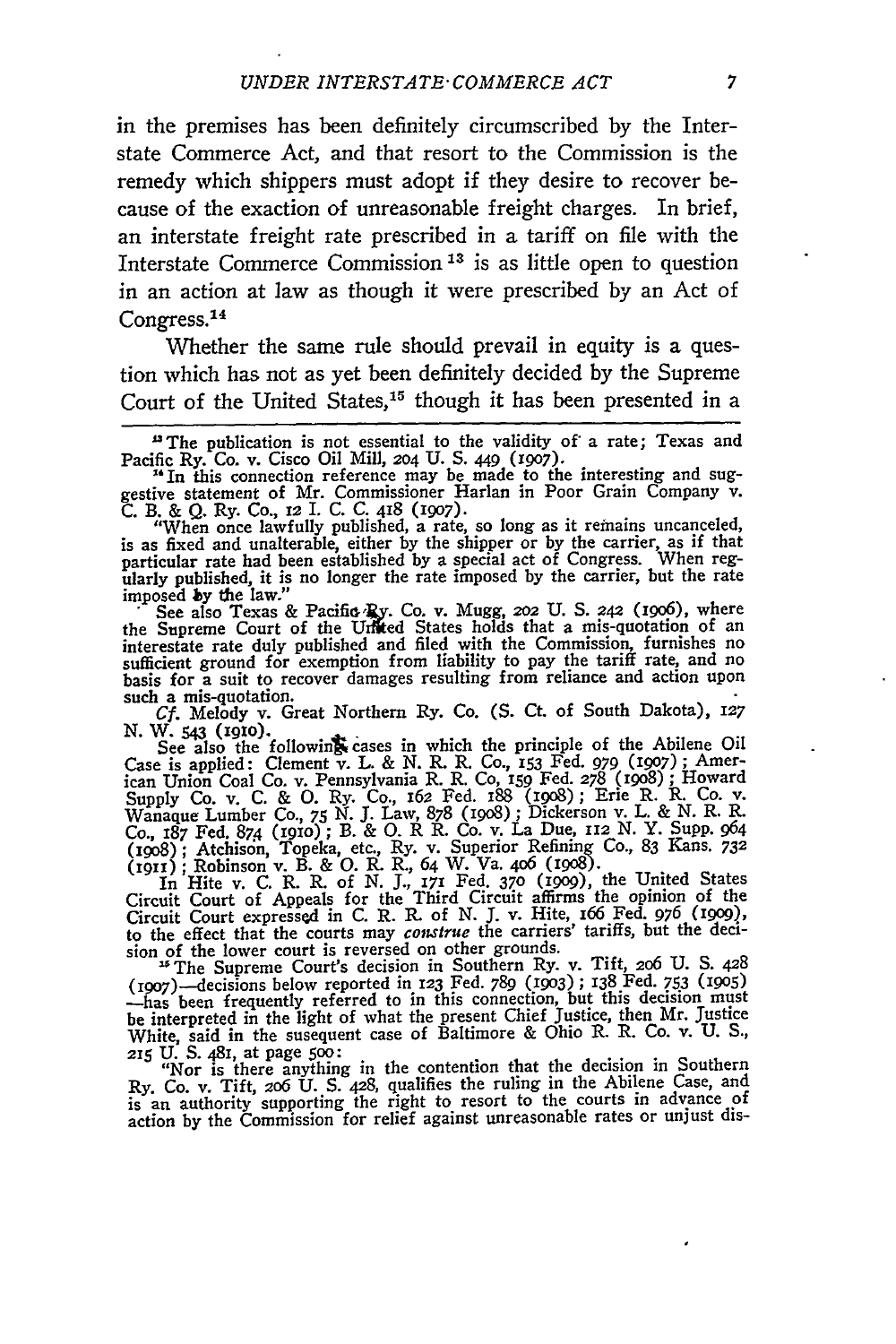number of instances to the United States Circuit Courts and Circuit Courts of Appeals, and is now pending in the Supreme Court on appeal in the case of the Wickwire Steel Co. v. New York Central & Hudson River R. R. Co., decided by the Circuit Court of Appeals for the Second Circuit on June" 14, **1910.16**

The customary form of resort to a court of equity is **by** a bill to restrain the enforcement and collection of alleged unreasonable freight rates. The application may be made at three stages: *First,* before the filing with the Interstate Commerce Commission of the tariff establishing the rates complained of; *second,* after the filing but before the rates have become effective; *third,* after the rates have become effective. Usually the basis of the demand for equitable relief is the allegation that irreparable damage will ensue to the complainant from the enforcement of the rates in question.<sup>17</sup> The practical difficulties which follow the granting of an injunction and the different considerations which present themselves at the different stages above referred to are relevant by way of interest rather than by way of logical importance, since the general principle involved renders these matters of minor importance. The decisions to which reference will be made furnish ample discussion thereof.

criminatory practices, which, from their nature, primarily require action by the Commission. While it is true that the original bill in the Tift Case sought relief from alleged unreasonable rates before action by the Commission, yet, as said by the court (p. 437) **:** "'The Circuit Court granted no relief prejudicial to appellants on the

.original bill. It sent the parties to the Interstate Commerce Commission, where, upon sufficient pleadings, identical with those before the court, and ppon testimony adduced upon the issues made, the decision was adverse to the appellants. This action of the Commission, with its findings and conclusions, was presented to the Circuit Court, and it was upon these, in effect, the decree of the court was rendered. There was no demurrer to that petition, and the testimony taken before the Commission was stipulated into the case, and the opinion of the court recites that, "with equal meritorious purpose, counsel for respective parties agreed that this would stand for the hearing for final decree in equity".

**18181** Fed. **316'(i9io).**

To what extent the courts may restrain an advance in rates alleged to have been made **by** the concerted action of the carriers in violation of the Sherman Act will not be discussed in this article, since the disposition of the action begun **by** the Government in June, I9IO, in the Circuit Court of the United States for the Seventh Circuit, to restrain on this ground the general advances in freight rates then proposed to be made by the carriers of the country, leaves the question entirely in the realm of speculation; and the jurisdiction to issue an injunction on this ground would obviously be der wholly from the Sherman Act,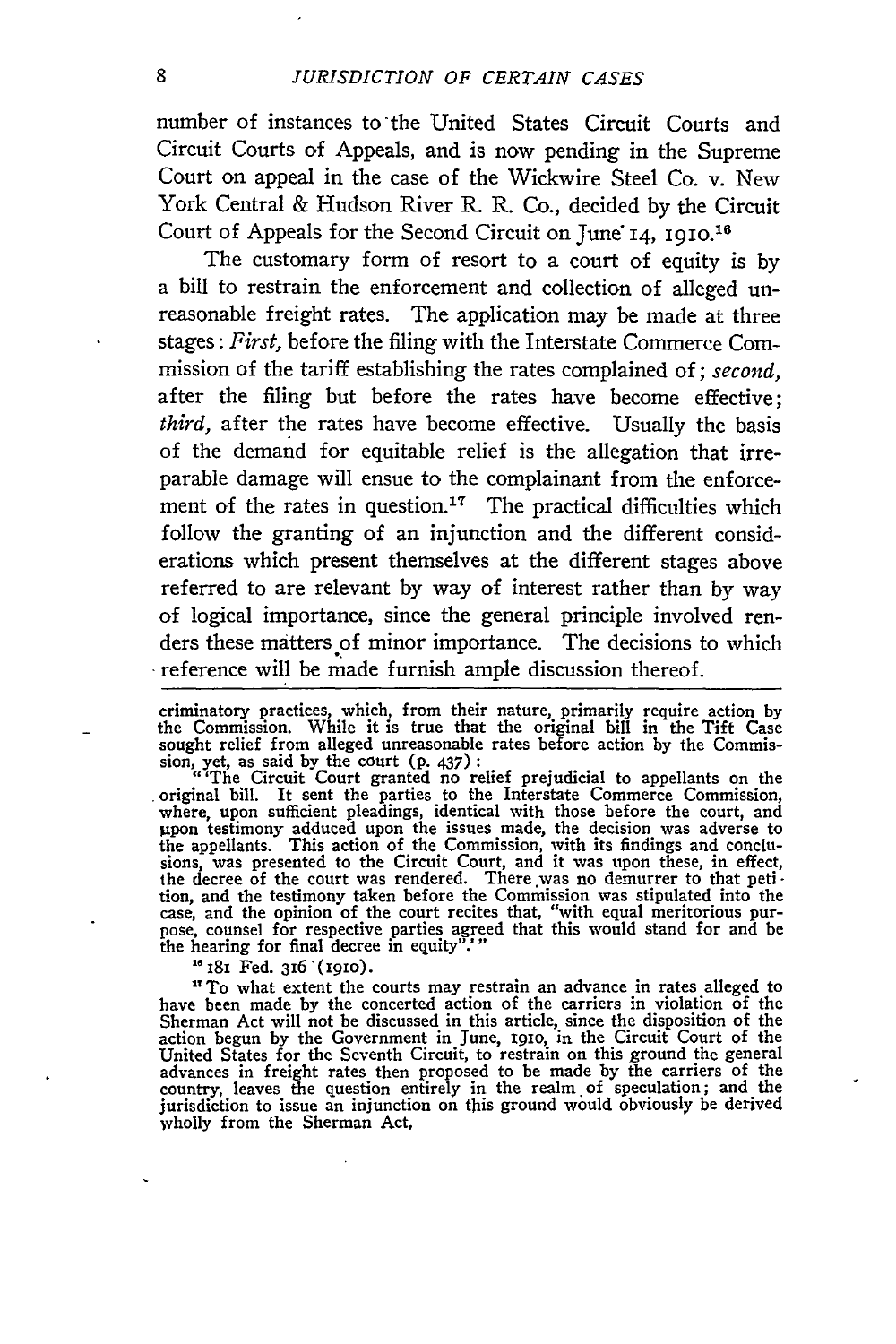With regard to the general principle, however, almost all the decisions agree in holding that the Abilene Oil Case is so far effective as to prevent the courts from issuing injunctions restraining the collection of freight charges on interstate shipments, where such charges are duly published and on file with the Interstate Commerce Commission. The cases, which will be referred to in the note,<sup>18</sup> furnish reasonable grounds for believing that this will be the holding of the Supreme Court of the United States, particularly since the Mann-Elkins Amendment of **191o** to the Interstate Commerce Act now vests in the

*Contra:* Northern Pacific Ry. Co. v. Pacific Coast Lumber, etc.. Assn. (C. C. A., 9th Circuit), 165 Fed. 1 (1908); Union Pacific Ry. Co. v. Oregon, etc., Lumber Assn. (C. C. A., 9th Circuit), 165 Fed. 13 (1908) (rates filed but not in effect at the time these two injunctions were applied for 158 Fed. *193* **(1907)** (the injunction in this case was granted before the increased rates had gone into effect) ; Macon Grocery Co. v. Atlantic Coast Line R. R. Co., 163 Fed. **738** (i9o8), overruled in 166 Fed. 2o6 (i9o9), *vide supra;* Arlington Heights Fruit Co. v. Southern Pacific Co. (U. S. C. Ct., **S.** D. of California), **175** Fed. **141 (199o)** (the injunction in this case was issued after the rate had been published, but before it had gone into effect); A. T. & S. F. Ry. Co. v. Interstate Commerce Commission (U. S. C. Ct. of

<sup>&</sup>lt;sup>18</sup> Wickwire Steel Co. v. New York Central, etc., R. R. Co. (C. C. A., 2nd Circuit), 181 Fed. 316 (1910), (rates filed and published, but not in effect when the injunction was applied for); Atlantic Coast Line R. R. Co. v. Macon Grocery Co. (C. C. A., 5th Circuit), 166 Fed. **2o6 (19o9),** overruling 163 Fed. **738** (19o8) (rates filed and published, but not in effect when the injunction was applied for), and see the dissenting opinion of Mr. Justice Harlan when the case, having reached the Supreme Court, was disposed of on a question of jurisdiction, **215** U. *S. 501* (i9ro) ; Columbus Iron & Steel Co. v. Kanawha, etc., Ry. Co., **178** Fed. *261* (igio), affirming *17* Fed. **713** (injunction applied for to restrain the filing of proposed tariffs advancing certain<br>rates); Great Northern Ry. Co. v. Kalispell Lumber Co. (C. C. A., 9th Cir-<br>cuit), 165 Fed. 25 (1908), overruling 157 Fed. 845 (1907) (rates in e Ry. Co. (C. C. A., 4th Circuit), **178** Fed. 266 (igio), affirming **171** Fed. *723 (igog)* (injunction applied for to restrain the filing of proposed tariffs advancing rates); Powhatan Coal & Coke Co. v. N. & W. Ry. Co. (C. C. A., 4th Circuit), **178** Fed. **266** (igio), affirming **171** Fed. **723** (199o) (the bill herein was to enjoin the "establishment" of an increased rate or to enjoin<br>its "enforcement"; it does not clearly appear at what stage it was filed);<br>Tennessee Central R. R. Co. v. Southern Ry. Co. (C. C. A., 4th Circuit), Fed. *267* (19io) (it does not clearly appear at what stage application was made in this case for an injunction); Sandusky Portland Cement Co. v. B. & **0.** R. R. Co. (C. C. A., **7th** Circuit), 187 Fed. **583** (1911) (the bill filed in this case contained an application for a mandatory injunction to compel the railroad company to put in effect a schedule of rates which it was alleged the railroad had agreed in igoo to maintain for a period of twenty years) **;** Potlatch Lumber Co. v. Spokane Falls, etc., Ry. Co. (U. S. C. Ct., **E.** D. Washington, E. D.), **157** Fed. **588** (19o7) (the rates were in effect at the time the court disposed of the question) ; Thacker Coal & Coke Co. v. N. & W. Ry. Co. (S. Ct. of App. of W. Va.), 68 **S.** E. **1O7** (igio) (injunction applied for to restrain the filing of tariffs containing increased rates).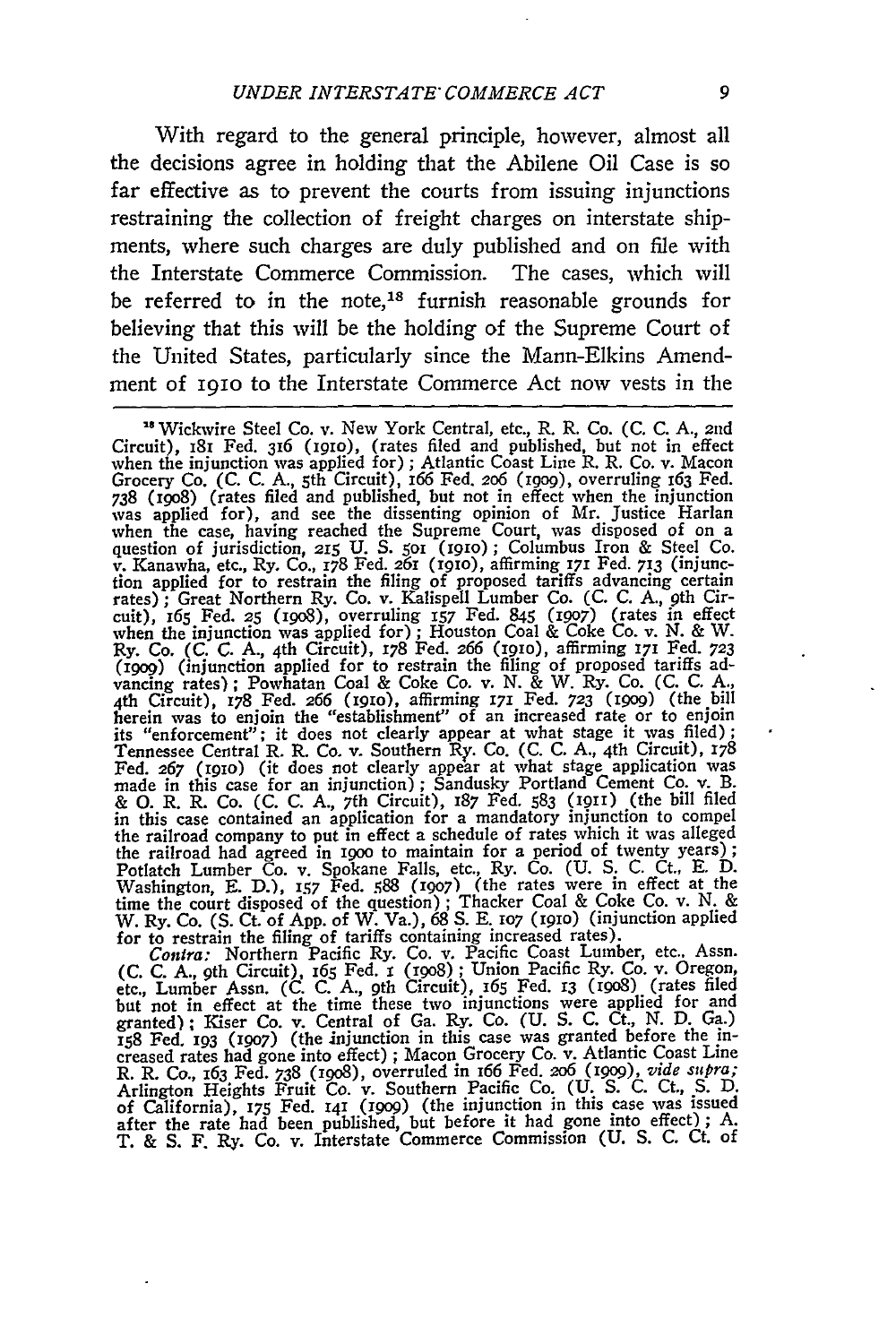Commission power to suspend a proposed rate between the date of its filing and the date on which it becomes effective.<sup>19</sup>.

It is apparently conceded that, but for the Interstate Commerce Act, the courts could award injunctions in cases of this character; so that it comes to pass that this federal legislation has in this regard practically transferred this entire body of jurisdiction from the courts and has vested it in the Commission.

The cases thus far considered have been founded primarily on allegations of the unreasonableness of freight rates, but the decisions have not stopped here. In Baltimore & Ohio Railroad Company v. United States ex rel. Pitcairn Coal Company,<sup>20</sup> commonly known as the Pitcairn Case, the principle of the Abilene Oil Case is extended to a mandamus proceeding instituted in a Circuit Court of the United States to compel the respondent railroad company to apply a certain rule in the distribution of its freight cars intended for the use of coal shippers, and it is decided that the courts have no jurisdiction of the subject matter of the proceedings in advance of a decision **by** the Commission as to the proper rule of distribution to be applied in a case of this character.

This decision in turn has furnished authority for the decisions of certain of the lower federal courts which have dismissed, for want of jurisdiction, actions brought to recover damages because of alleged discrimination in the distribution of freight cars intended for the use of coal shippers,<sup>21</sup> it being

Morrisdale Coal Co. v. The Pennsylvania Railroad Company (U. S. C. Ct., E. D. Pa.), 176 Fed. **748** (igio); affirmed by the Circuit Court of Ap-peals for the Third Circuit, 183 Fed. **929** (igio); Mitchell Coal & Coke Co. v. Pennsylvania Railroad Co. (U. S. C. Ct., E. **D.** Pa.), 183 Fed. 9o8 **(191i).**

Kans.), 182 Fed. 189 (igio) (injunction granted after schedule filed restrain-ing the enforcement of the increased rate until it could be considered **by** the Commerce Court);

*Cf.* Jewett Bros. & Jewett v. Chicago, etc., Ry. Co. **(U. S. C.** Ct., **D.** South Dakota), **156** Fed. 16o **(19o7).**

**<sup>9</sup>**The power is not available after the rate has become effective, but the freedom with which it is being used **by** the Commission prior to the time when rates become effective justifies the belief that the public interest<br>will not on this account be prejudicially affected.<br><sup>20</sup> <sup>21</sup> <sup>21</sup> <sup>21</sup> <sup>21</sup> <sup>21</sup> <sup>21</sup> <sup>21</sup>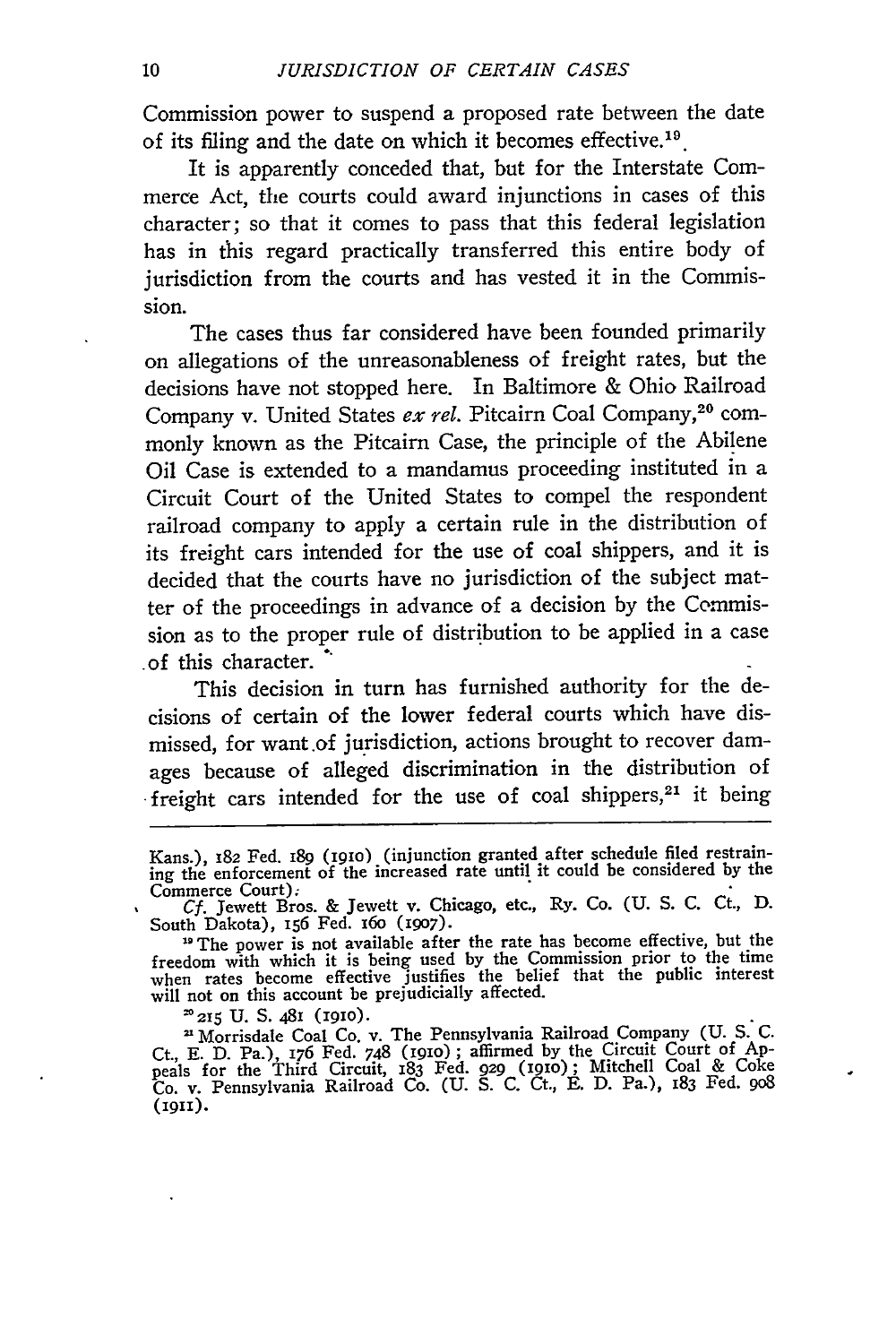obvious that until a proper determination is reached as to the correct rule of distribution it is impossible to determine whether there has been any discrimination or, if so, to what extent.

The same compelling reasons, which require the decision of the Abilene Oil Case in respect to freight rates, apply with equal force in respect to car distribution, for obviously no satisfactory solution of this transportation problem is possible so long as the question may be passed upon by different tribunals, whether juries in different cases or courts of different states. It is only by entrusting the whole matter of car distribution to a single definite tribunal that a result can be obtained, fair alike to the shippers and the carriers.

At this point there arises an interesting question, viz., whether an action can be maintained in a state court to recover damages for alleged discrimination in the distribution of cars to coal shippers for intrastate shipments? It is probably true that it is impracticable to have different rules of distribution dependent upon the contingent future use of the cars by the shippers; in other words, that a carrier must, in making distribution, deal with *itg* entire car supply as a unit, and cannot divide it into two parts, apportioning a part for use in interstate commerce and another part for use in intrastate commerce, subject to different rules of distribution. If this can be established to the satisfaction of the courts it would seem to withdraw suchactions from the cognizance of the state courts in so far as they involve the determination by those courts of a proper rule of distribution.<sup>22</sup> This, however, is at present an undecided question, but its practical importance is obvious and no doubt it will sooner or later require determination.

If it shall be held by the Supreme Court of the United States that the lower courts have correctly applied the decision in. the so-called Pitcairn Case, it is apparent that a vast field of jurisdiction has been withdrawn from the courts, certainly in respect to discrimination in the distribution of cars for use in interstate commerce and possibly in respect to discrimination in

Baltimore **&** Ohio *R.* R. Co. v. Interstate Commerce Commission, **221** 'Ur. S. **612** (igi) ; Shepard v. Northern Pacific Ry. Co., 184 Fed. *765 (I91i),* and cases cited.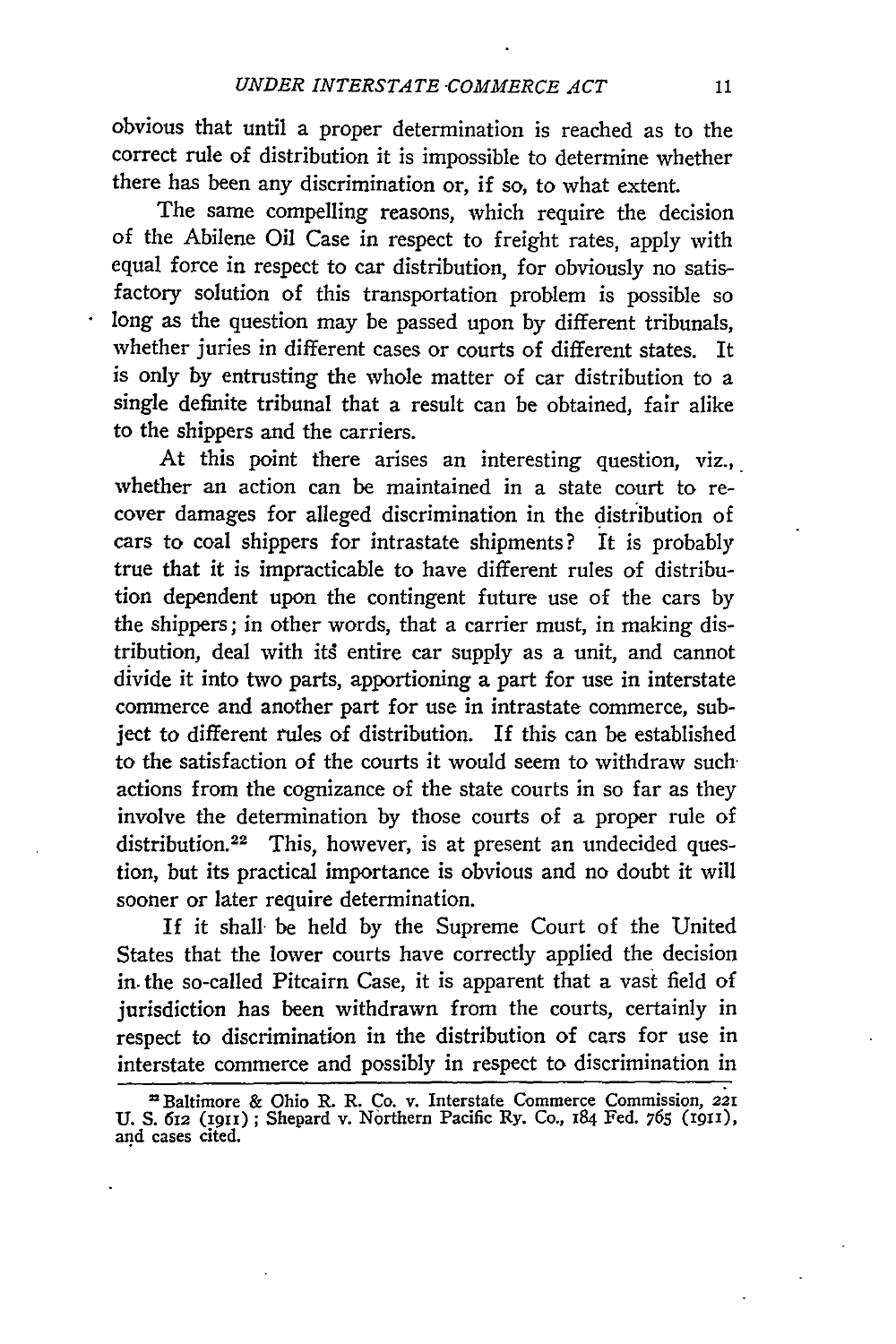the distribution of cars for use in intrastate commerce. Furthermore, unlawful discrimination may be alleged to arise from other practices than the distribution of 'freight cars, and it is extremely probable that in most instances the same considerations that require a resort to the Commission rather than -to the courts, in order to secure a determination with respect to the presence or absence of unlawful discrimination in car distribution cases will necessitate a submission to the same tribunal of other cases founded on this basis. The decision of the United States Circuit Court for the Eastern District of Pennsylvania, in Langdon v. The Pennsylvania Railroad Company,<sup>23</sup> was apparently not intended and cannot be regarded as a determination to the contrary, particularly since that case involves largely, if not wholly, Section 2 of the Interstate Commerce Act (the section having more immediate relation to rebates), and fiot primarily Section 3, which is more closely concerned with preferences and discriminations generally. <sup>24</sup>

Whatever may be finally determined with regard to cases founded on discrimination, other than discrimination in the distribution of cars, it is obvious that the decisions have already gone a long way in requiring a primary resort to the Commission in cases of this character, and have circumscribed, to an important extent, the jurisdiction of the courts in this regard, and while jurisdiction of all cases, other than criminal cases, arising under the Interstate Commerce Act cannot be predicated upon the decisions thus far rendered, the manifest tendency has been in this direction with regard to cases, involving rates and regulations of the carriers, which arise under Sections i and 3 of the Act; and it is believed that the same conclusion will be reached ultimately, certainly with regard to cases of this character which arise under Section 4 and probably with regard to those which arise under Section 2.

But what is the remedy available before the Commission? Necessarily that body has power to prescribe the reasonable rate

<sup>2186</sup> Fed. **237 (1911).**

<sup>&</sup>lt;sup>24</sup> See also Lyne v. D. L. & W. R. R. Co., 170 Fed. 847 (1908). It is obvious that this decision cannot be regarded as throwing much light on this question, since it was made prior to the decision of the Pitcairn Case.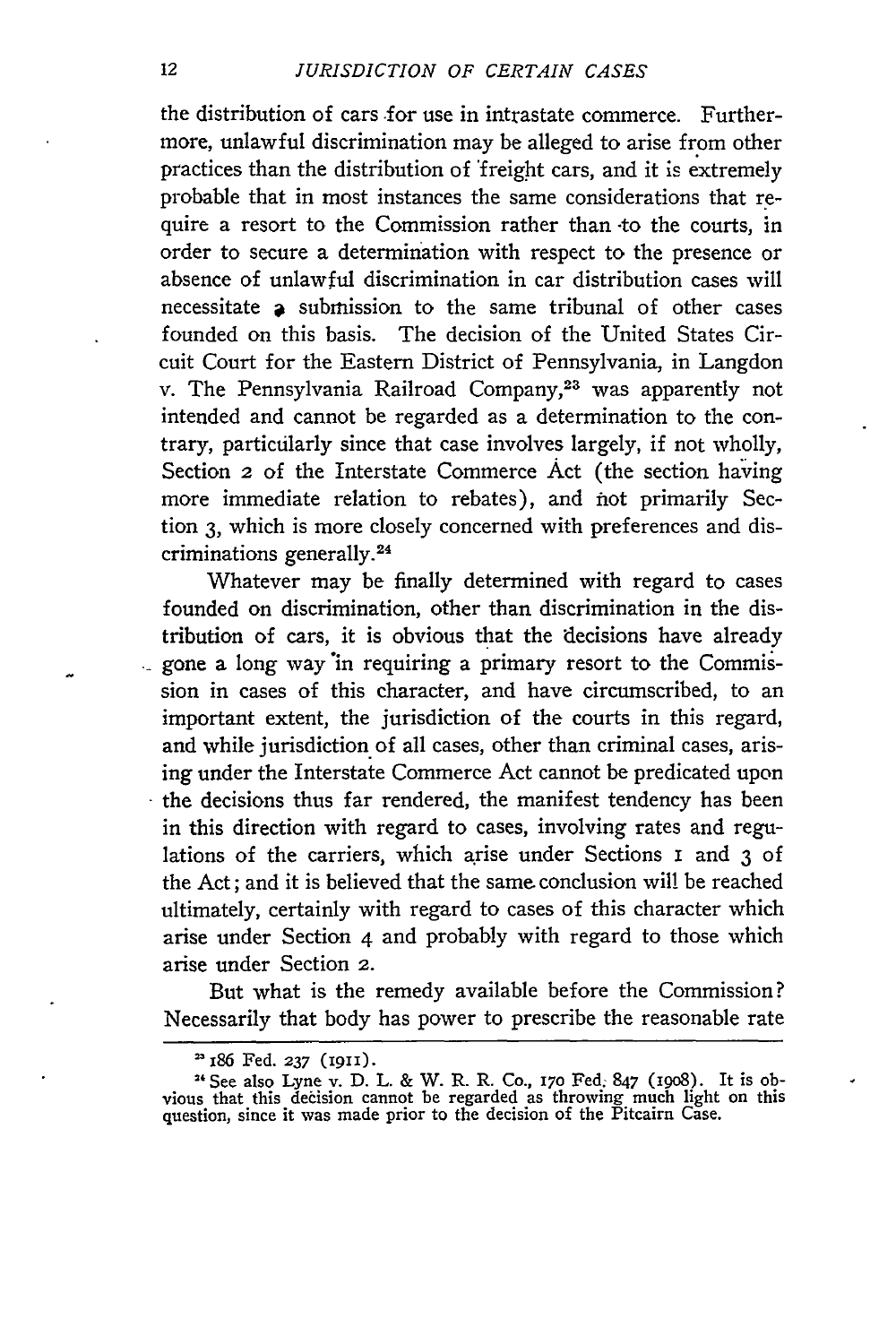and the reasonable regulation affecting the rate, which, as has been held in the Pitcairn Case, includes the right to determine the basis of car distribution. But what is its power with regard to damages for past unlawful rates and discrimination? It will be remembered that the Commission has held, in Joynes v. The Pennsylvania Railroad Company,<sup>25</sup> that it has no jurisdiction to award damages other than "rate damages." Unless this decision be modified it would seem to leave the unfortunate shipper in the predicament of finding, in certain cases, that the courts are without jurisdiction to determine the primary issues in his case, and that the Commission is without power to award damages. One solution would be to send the case back to the courts after the Commission has passed upon that portion of the. case requiring expert determination of some general matter, or even to allow the Commission's determination of the general question to form a basis for actions on behalf of others than the parties actually complaining before the Commission; **26** but this procedure would be cumbersome, and decisions made since the Joynes Case indicate, apparently, that the Commission will eventually assume jurisdiction to award damages in all cases in which it has primary jurisdiction to determine general questions of unreasonableness or discrimination.<sup>27</sup> To what extent this power may be open to constitutional criticism as denying the right of trial by jury constitutes another of the many difficult questions arising under this law.

The foregoing discussion relates primarily to cases in which the construction of the Interstate Commerce Act has resulted in precluding the courts from considering the very foundation of a plaintiff's or complainant's case, and may, perhaps, properly be described as decisions limiting and circumscribing the body of the court's jurisdictional powers generally; but there is another important class of cases in which the courts are not ousted, as it were, from the power to assume cognizance of the primary basis of the suit or action, but, while retaining this power,

**<sup>17</sup>** I. C. C. R. **361 (io9).**

**<sup>&</sup>quot;8** In this connection see Southern Ry. v. Tift, 2o6 U. S. 428 **(1907).**

IHillsdale Coal & Coke Co. v. P. R. R. Co., ig **1.** C. C. R. 356 (igio); Jacoby, etc., Co. v. P. *R.* R., ig I. C. *C.* R. *.92* (I91o).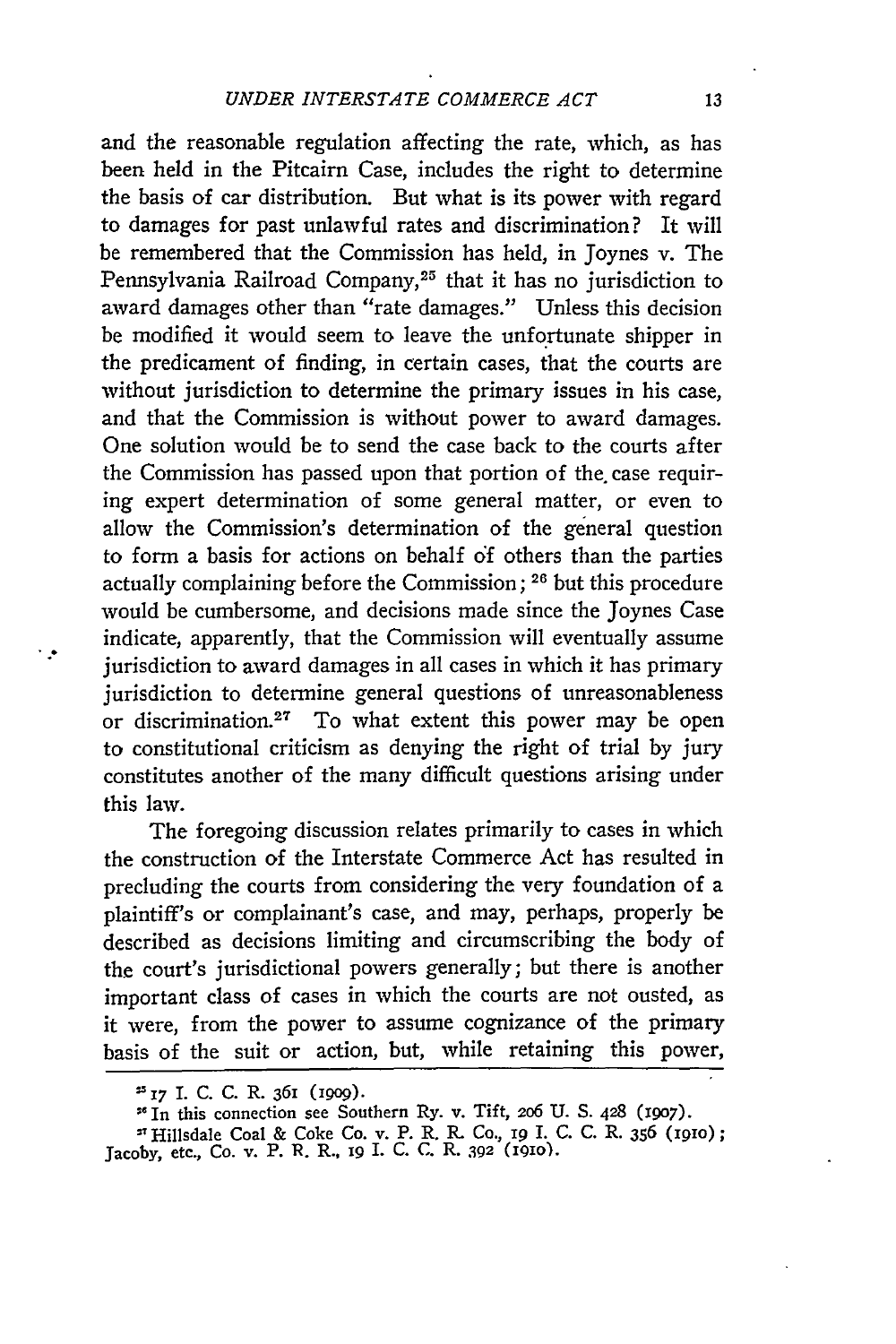they are precluded from a consideration of the reasonableness or legality of certain secondary elements which affect or modify the redress which they may accord to litigants.

This class of cases can be only suggested, for thus far the decisions are few and inconclusive, though the principles resulting from the cases actually passed upon by the United States Supreme Court seem to leave little doubt as to what will finally prove to be the law applicable to the questions necessarily involved therein.

An apt illustration is found in an action brought to recover damages on account of the loss of an interstate shipment. Two rates are established by the carriers' tariffs, the one applicable in connection with a shipment made under the terms of the socalled Uniform Bill of Lading, the other, ten per cent. higher, applicable in connection with the same shipment if made on the carriers' common law liability. The terms of the bill of lading include this provision: "The amount of any loss or damage for which any carrier is liable shall be computed on the basis of the value of the property (being the *bona fide* invoice price, if any, to the consignee, .including the freight charges, if prepaid) at the place and time of shipment under this bill of lading, unless a lower value has been represented in writing by the shipper or has been agreed upon or is determined by the classification or tariffs upon which the rate is based, in any of which events such lower value shall be the maximum amount to govern such computation, whether or not such loss or damage occurs from negligence."

It is apparent that this provision of the bill of lading, and the others which form the so-called "conditions" thereof, constitute regulations affecting the carriers' rates and must, under the Interstate Commerce Act, be strictly observed by the carrier equally with the rates. Moreover, just as the reasonableness of the rates may not be questioned by any tribunal other than the Commission, so also these regulations are not open to attack in a court so long as the Commission has not condemned them.<sup>28</sup> There seems to be no escape from this conclusion, and it has been accepted by at

**<sup>&</sup>quot;As** a matter of fact, the Commission has specifically approved the pro-vision in question; Shaffer & Co. v. C. R. I. & P. Ry. Co., **21** I. C. C. R. **8** (i911).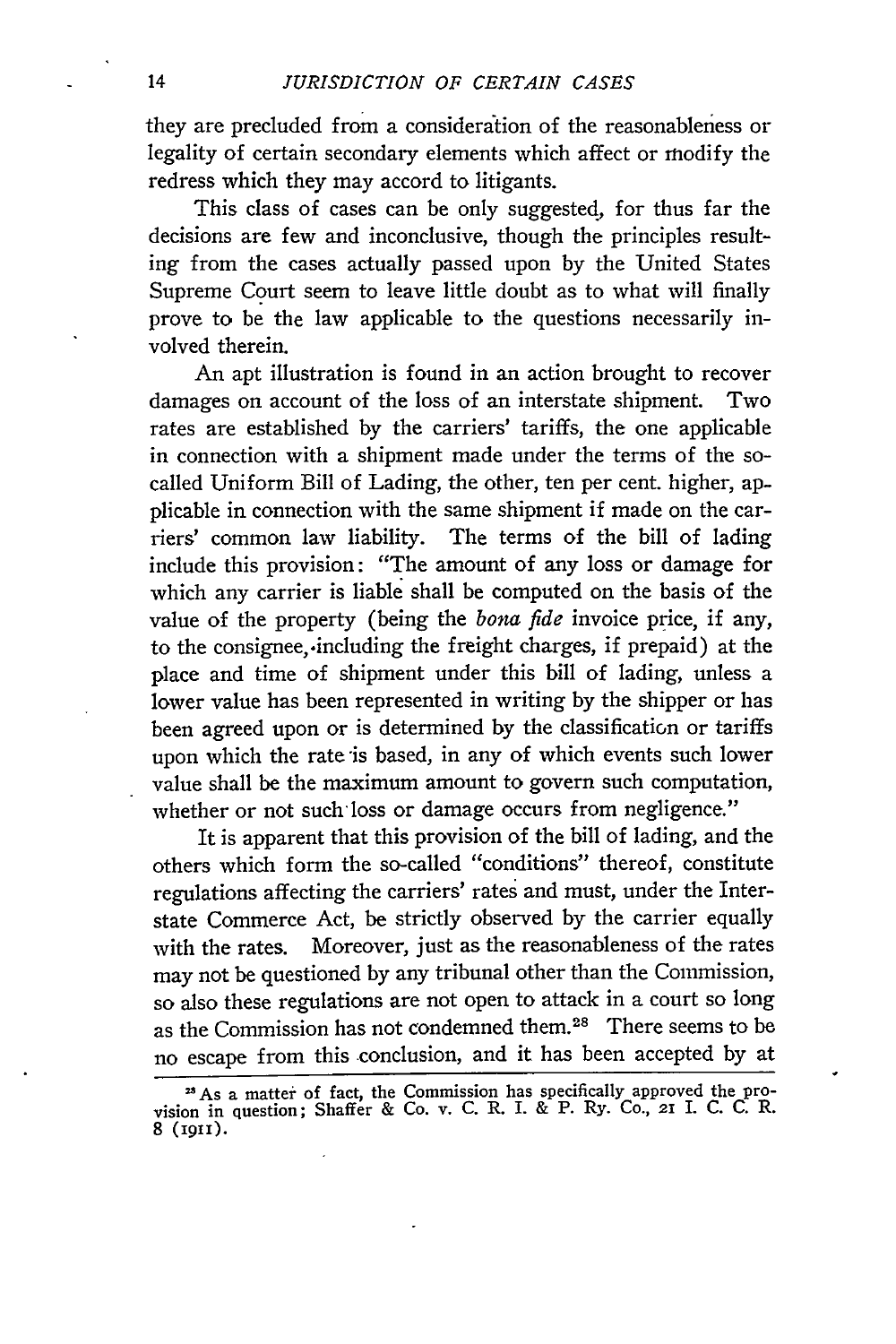least one court of first instance.<sup>29</sup> This question remains undetermined in the appellate courts, but it is difficult to construct a theory, at the same time in accord with the decisions *of* the United States Supreme Court, and leading to a conclusion other than the one suggested.

But if this conclusion is correct it overturns some wellestablished cases, when it is sought to apply them to interstate shipments. And by the same token, where rates on interstate shipments are established with reference to agreements as to definite amounts to be recovered in case of loss or damage, and the basis of these rates is clearly set forth in the carriers' tariffs, the reasonableness of these agreements may not be drawn in question in the courts so long as they have not been condemned by the Commission. This seems an absolutely necessary corollary to the Abilene Oil Case, and the other decisions of the. United States Court referred to; but it practically sets aside-so far as interstate shipments are concerned—the decisions of those states which condemn agreed valuations where carriers have been guilty of negligence.<sup>30</sup>

These are mere illustrations, but they serve to make clear the important class of questions which may arise in actions in the courts, and yet prove to be outside the power of the courts to consider. Or perhaps it is more accurate to say that the courts must presume that all rates or regulations affecting rates which are contained and properly included in tariffs actually filed with the Interstate Commerce Commission are conclusively presumed to be reasonable until they have been condemned by the Commission. Until that event happens, the Interstate Commerce Act requires that they be strictly observed and no court has power to relieve the carrier from its right or duty, resulting from this statutory requirement, to insist on the observance of such rates and regulations.<sup>31</sup>

<sup>&</sup>lt;sup>29</sup> Muncipal Court of Chicago in Raphael Co. v. C. R. I. & P. Ry. Co., decided December **I,** igio." See the report of this case in *The National Corporation Reporter* of February 2, **1911.** The decision, though proceeding from a court of inferior jurisdiction, is a clear and forcible judicial deliverance..

**w** See in particular Hughes v. P. R. R., **202** Pa. **222 (1902); 191** U. S. 477 **(1903).**

**<sup>=</sup>In** this connection should be noted the following statement of the Su-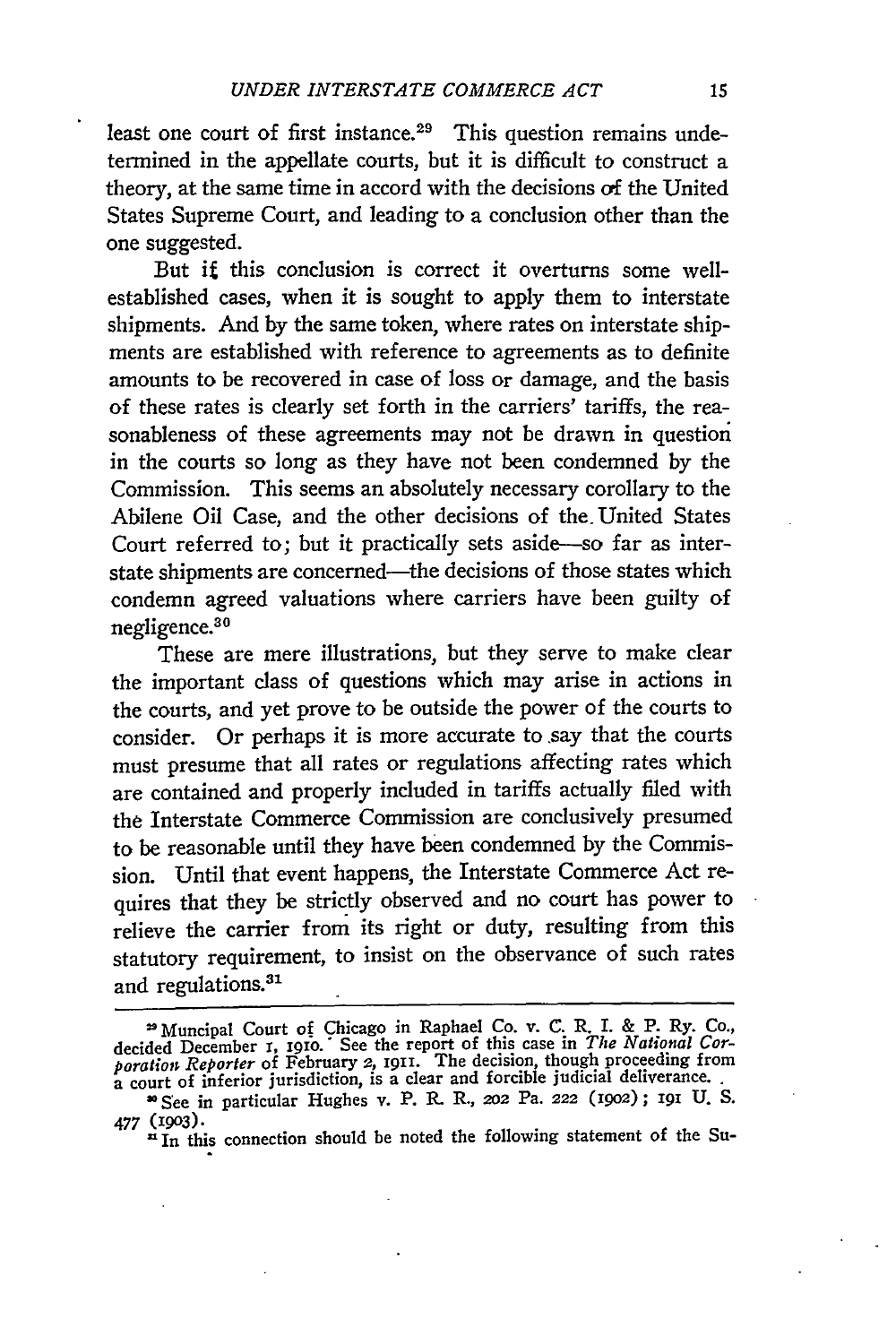In short, strict obedience to the provisions of duly filed tariffs is the imperative mandate of the Interstate Commerce Law, and no court can relieve the carrier, or by the same token the shipper, from their necessary and proper operation. Relief is obtainable only from the Interstate Commerce Commission, and then only in those cases where the rate or regulation in question is, in the judgment of that tribunal, unreasonable. The decisions are well summarized by the United States Circuit Court of Appeals for the Third Circuit in Morrisdale Coal Co. v. The Pennsylvania Railroad Company, in which case the Court says: **<sup>32</sup>**

"These cases [the cases referred to in the opinion] conclusively establish the doctrine that the Interstate Commerce Commission alone has original jurisdiction to determine whether an existing rate schedule, or an existing regulation or practice affecting rates, or an existing regulation or practice of any other kind affecting matters sought to be regulated by the Act, is unjust or unreasonable, or unjustly discriminatory, or unduly preferential, or prejudicial, and that the courts cannot, by mandamus, injunction, or otherwise, control or modify any order of the Commission made by it in the due performance of its merely administrative functions."

It does not seem necessary to pursue this branch of the subject further. It is hoped that the principle involved has been made clear. As yet there are practically no decisions which tend to illuminate in a satisfactory way the specific questions arising in connection with cases relating to regulations of the latter class above referred to.<sup>33</sup> The instances which involve the

preme Court in Louisville & Nashville R. R. v. Mottley, *219* U. **S.** 467 (1911),

at page 475:<br>
"But the Act of June 29, 1906, made a material addition to the words of<br>
the Act of 1887; for, it expressly prohibited any carrier, unless otherwise<br>
provided, to demand, collect, or receive 'a greater or les in connection therewith, than the rates, fares and charges specified in the tariff filed and in effect at the time."

<sup>32</sup> 183 Fed. 929, at page 936 (1910).

<sup>28</sup> In this connection attention is directed to the following decisions, which to a certain extent, involve the principle under discussion: Louisville, etc.,<br>R. R. Co. v. Cook Brewing Co. (C. C. A., 7th Circuit), 172 Fed. 117 (1909);<br>Kirby v. Chicago etc., R. R. Co. (Supreme Court of Illinois), 90 N. (1909). Both of these cases were decided before the United States Supreme<br>Court decided the Pitcairn Case, and it may well be doubted whether, in the<br>light of this latter decision, they can be regarded as a sound expositio the law.

*Cf.* Harris v. Great Northern Ry. Co. (Supreme Court of Washington), **96** Pac. **224** (i9o8).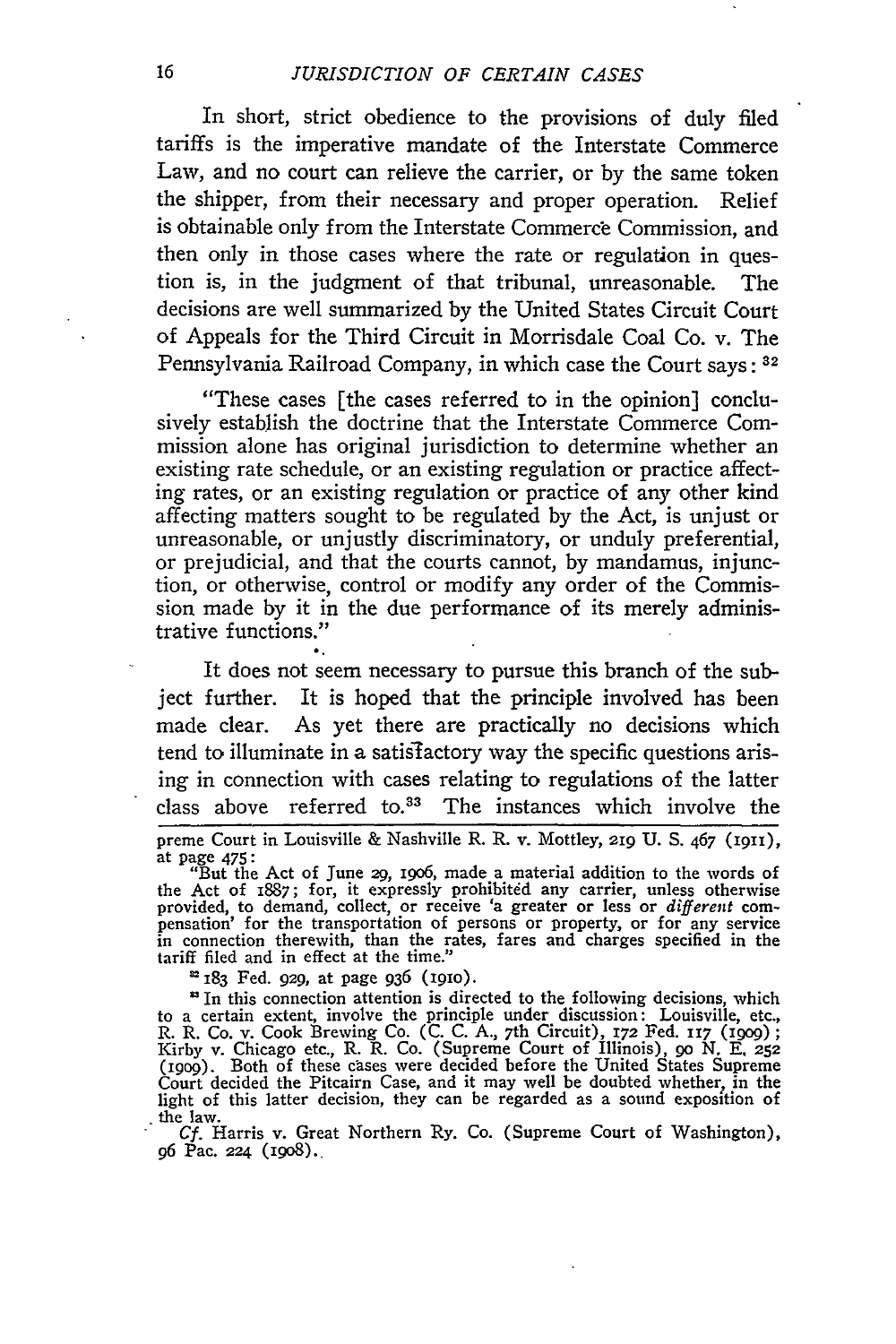application of the doctrine are numerous and diverse and will readily occur to the reader.

The illustrations which have been suggested are, it is believed, sufficient to demonstrate the importance of this group of cases, and when consideration is given to them in conjunction with the cases first referred to, which the Interstate Commerce Act has practically entirely withdrawn from the consideration of the courts and has confided solely to the Commission, it becomes at once apparent that there has been an important delimitation of the powers of the courts and the creation of a tribunal with exclusive and extensive powers in matters of vast public importance.

Further significance is given to this phenomenon when attention is directed to the decisions of the United States Supreme Court defining the limits within which the determination by the Commission of the issues presented to it is conclusive and nonreviewable in the courts, since it is becoming more and more clear that the scope of the so-called "court review" is materially limited,34 and, in so far as the shipper is concerned, practically *nil;* **3'** and it becomes patent even to the most casual observer that the power lodged in the members of the Interstate Com-

'But see the recent decision of the Commerce Court in Proctor & Gamble Company v. United States, No. 9, May Session, 1911 (not yet reported), in which it is decided that in certain cases (apparently those involving a question of law only), the complainant is entitled to have the court pass upon the legality of the Commission's order; and that an order o Commerce Court. It is not believed, however, that there are many cases in

which this limited review will prove practically available. One of the most important questions in this connection is whether, when the Commission has found a certain rate unreasonable, but has denied reparation, a shipper has any standing in court to recover amounts paid in excess

**<sup>&</sup>quot;** East Tennessee, etc., Ry. Co. v. Interstate Commerce Commission, **181** U. S. **I** (1901); Interstate Commerce Commission v. Clyde Steamship Co., 181 U. S. 29 (1901); Illinois Central R. R. Co. v. Interstate Commerce Commission, 2o6 U. S. **441** *(907);* Interstate Commerce Commission v. Illinois Central R. R. Co., **215** U. S. **452** (i9io); Interstate Commerce Commission v. Chicago & Alton R. R. Co., **215** U. **S,** *479* (i9io) **;** Interstate Commerce Com-mission v. Chicago, etc., Ry. Co., 218 U. S. 88 (igio); Southern Pacific Co. v. Interstate Commerce Commission, 219 U. S. 433 (1911). *Cf.* the later decision of the Commission in Oregon, etc., Assn. v. Southern Pacific Com-pany, **21** I. **C.** C. R. 389 (19i); Interstate Commerce Commission v. Delaware, Lackawanna & Western R. R. Co., **220 U. S. 235** (19ii). And see the very able article on "Court Review of Orders of the Interstate Com-merce Commission," **by** the Hon. Charles A. Prouty in the Yale Law Review for March, *i9o9.*